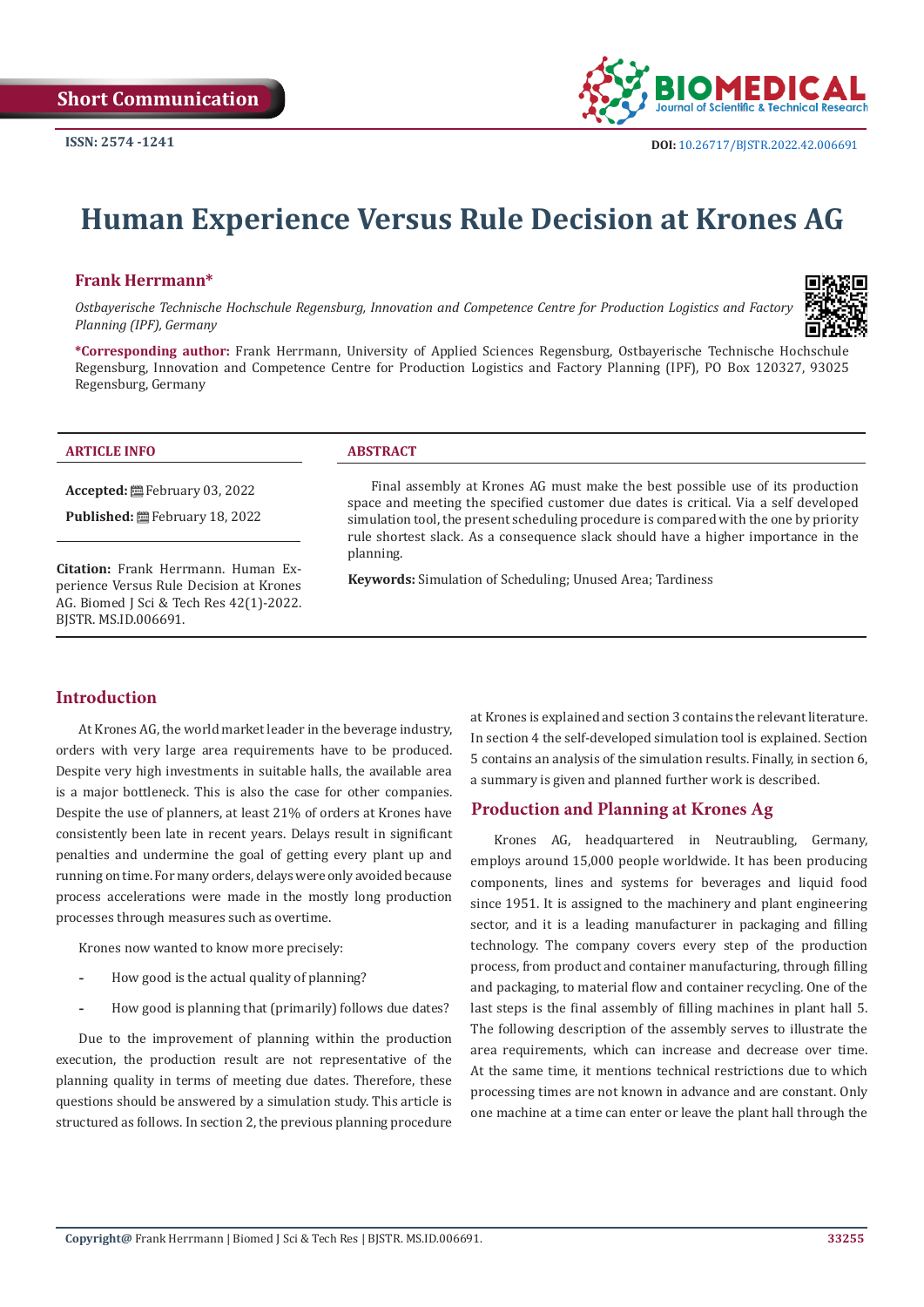plant gates. Before starting the final assembly of a machine, a final assembly station with sufficient area is determined depending on the machine size. For example, in Figure 1, three fillers are to be assembled. Such a hall allocation is representative for the entire plant. All subassembly parts and materials of all machines are delivered to the delivery spots (i.e., "delivery spot" in) (Figure 1).





Materials from different machines and assemblies can be mixed here; indicated by "Assembly" in (Figure 1). These outdoor delivery areas are limited but can be used by any type of machine and material. The sub-assemblies and materials are divided into two groups of master material types. The first group of assemblies, due to design and/or weight, can only be lifted into the factory facility with the main crane (in (Figure 1), materials with solid border lines). Mostly these parts are main machine parts. The second group of materials can be brought to their target material location by operators (in (Figure 1) materials with dashed border lines). These are assembly parts sorted in trolleys or bins. These parts can be lifted by auxiliary cranes to their final place in the machine and are assigned to a single machine in the inside material place. These indoor material spots are physically fixed according to the final assembly station and are individual for each machine with materials. Final assembly stations are physically fixed and are individual for each machine with materials. After completion of the final assembly process, the finished machine can only be transported out of the hall by the main crane. The main crane and

the outrigger cranes operate at different levels so that blocking is not possible.

Support cranes are divided between the right and left sides of the plant and cannot pass each other on either side. Due to this area demand and the large dimensions of the assembled machines with diameters from 1.0 m to 7.2 m, plant hall 5 has an overall length of 105 m and a width of 30 m and the area usable for assembly consists of 2208 m². In 2020, 145 machines were assembled and a higher number is expected in the next few years. The processing time of the assembly orders varies between 6 weeks and 19 weeks with a mean value of 10.24 weeks and a deviation of 2.5 weeks. At the end of a week, the plants leave the hall. Planning is done, as is standard for companies, by configuring the SAP system specifically for Krones AG. Its main components are listed in (Figure 2). Its main service is ensuring the availability of materials. As analysed in the literature, e.g., [1], this planning provides insufficient results when taking into account the limited capacity. Just very simple procedures are used; which are listed in (Figure 2). As discussed in the literature, e.g., [1-5] scheduling is needed as an additional planning procedure between capacity planning and manufacturing execution.



**Figure 2:** Planning at Krones AG via a SAP system.

# **In Principle, Scheduling of the Assembly Orders of the Hall at Krones is Currently Carried Out by Means of the Following Procedure**

Planning is performed always at the beginning of a week. The worklist covers 12 weeks. This worklist is the result of the capacity planning by the SAP system, which is executed every day. At the beginning of each week, a machine can be allocated into the hall, provided that the necessary area is available, without having to reposition the machines already in the hall. A planner uses a printed layout of the plant hall in which the previously scheduled lines are drawn. The plant data, such as length, width, (customer) due date, are located in Krones' SAP system. Due to planning by the SAP system, the worklist is already ordered. A planner schedules the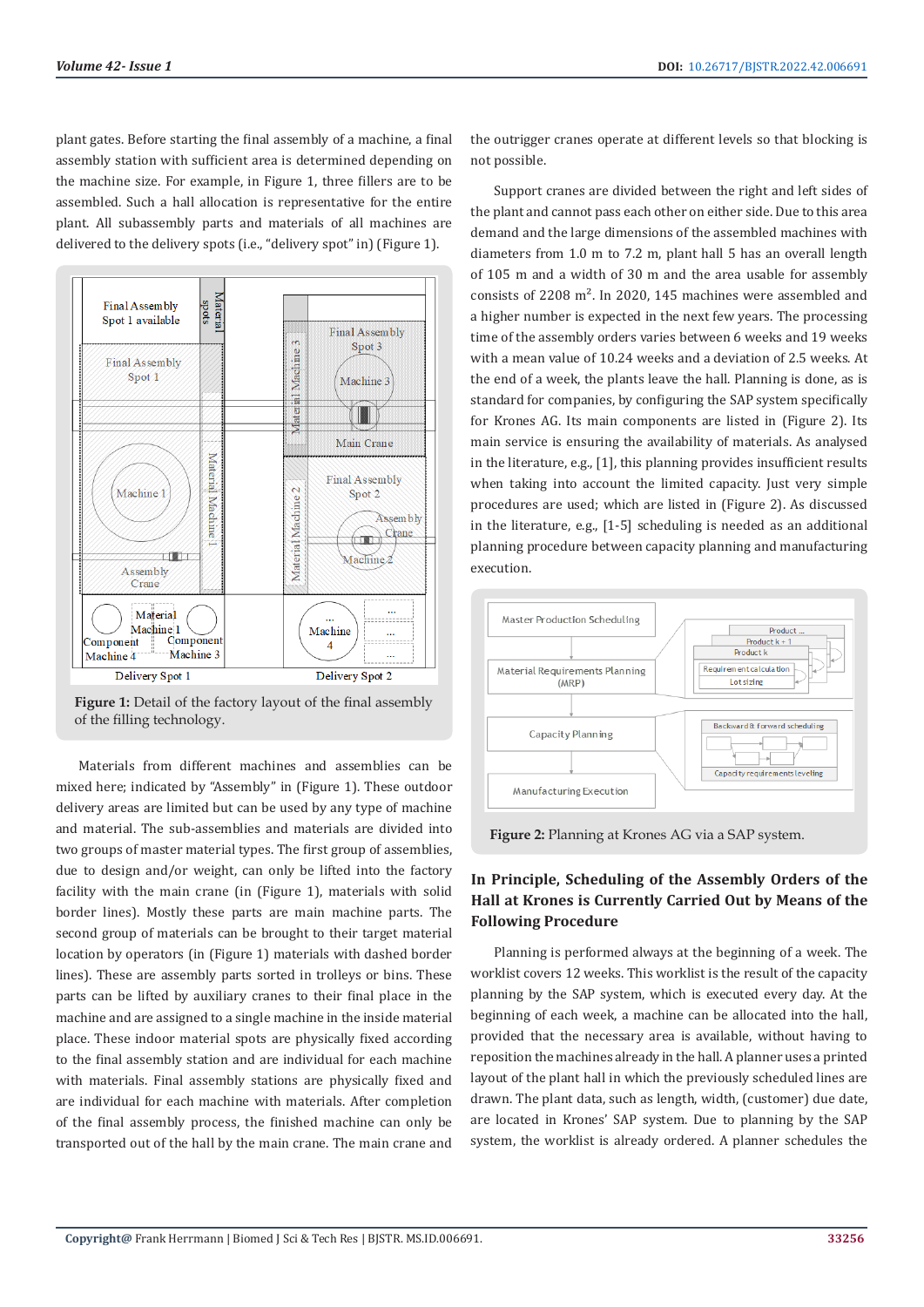machines into the hall according to this list, provided availability is assured. The SAP system provides an order list (or machine list) for each day. The SAP system does not determine a sequence between the orders of a single day. A planner orders the machines of such a day. For this, she/he prefers larger required area or processing time over smaller ones. This follows the assumption that smaller machines, in terms of space requirements and/or processing times, can be more easily planned into a partially occupied hall than larger ones.

According to the literature and the experience of planner in companies, there is a conflict of objectives between minimizing the unused area, minimizing the number of workers, and minimizing the tardiness; as seen in the scheduling trilemma; see also [4]. In the literature there are numerous works on scheduling as in [4] or [5] and on layout planning as in [6] or [7]. In combinations of both problems, either scheduling or layout planning dominates. An example is project planning for ships in [8,9] where well-used spatial layout is most important. The class of problem considered here consists not of projects, but of independent individual assembly orders. The proceedings of the annual winter simulation conferences contain many articles on simulation that are relevant to this work. Particularly relevant for this research work were [10] and the description of a process simulation as part of modelling in [11]. The real application operates in dynamic environments where real time events like station failure, tool breakage, arrival of new orders with high priority, changes of due dates etc., may turn a feasible schedule into an infeasible one; examples can be found in [4,5]. A feasible schedule of jobs is achieved by a priority rule like Earliest Due Date (EDD), because a priority rule orders a queue of jobs in front of a station quasi immediately; for its description and the one of other widely used priority rules see [3]. Thus, priority rules are still analysed in many studies on scheduling; one example of a recent one is [12,2].

In addition to this facts, priority rules are also a first choice in the case of complex scheduling problems; especially in industrial practice. Thus, in [13] for a complex scheduling problem the performance of priority rules is analysed. Another example is the application of priority rules for the dispatching of AGVs in flexible job shops in [14]. It might be that in the near future several such problems will be solved by more sophisticated heuristics as genetic algorithms for example.

#### **Simulation Tool**

For the simulation study, common commercially available simulation tools such as Plant Simulation from Siemens were first evaluated against a proprietary development. The tools allow extensive visualisations of the processes. However, they cannot significantly reduce the development effort required to control the scheduling of randomly arriving customer orders in the factory

hall compared to an in-house development. A tool is developed to simulate and analyse various sequences of assembling filling machines in plant hall 5. It is implemented in Excel (in VBA) and one Excel sheet represents an allocation of plant hall 5. The hall is represented in Excel by a rectangle of cells, where each cell represents an area over  $1m^2$  in the plant hall. An assignment of 0 means an unused area (over  $1m<sup>2</sup>$ ) and a 1 means an allocation by a machine; other areas, such as those of passageways, office area, etc., are coded in Excel by 80. The total area required by a filling machine is then a rectangle of 1-s in an Excel sheet. A sequence simulation creates such a sheet for each week (period) of the simulation horizon. It ends if the last machine of a set of orders, called workload, which is known at the beginning of the simulation run, has been assembled.

For a sequence of orders elaborated by a planner or by the slack rule, the machines (orders) are iteratively assigned to plant hall 5 as follows.

For an order (i.e., machine), the production area is searched from left to right and then from top to bottom until a sufficiently large free area is found. This area must also be free in the coming periods, as scheduling sequences are usually not sorted by release date. In the positive case, the allocation takes place, as far left-up as possible. In the negative case, this allocation attempt is repeated as soon as a machine is assembled and has left the hall; this could just happen at the of a week (period). After a successful simulation run, for each order its tardiness (actual completion date minus due date) and for each period the occupied area (or free area) are calculated.

## **Results**

The basis for the simulation experiments is the order data in 2020. The direct use of these data resulted in a very high standard deviation of mean tardiness and other key figures named below and used in the analysis. As a result, it was not possible to identify statistically significant results. In order to obtain meaningful results, the sequence of incoming orders over all weeks was examined more closely. It shows that there are periods in which the due dates can easily be met because the time available for processing (i.e., due date minus release date) is high compared to the net processing time. In contrast, in other periods this ratio (quotient) of available time and net processing time is closer to one or even less than one (and thus critical); note: in the first case this quotient is significantly higher than 1. On the basis of this analysis, two classes of workloads were created. Each consists of a high number of sets of orders. Each of them is planned by a planner and by the slack rule. The key figures shown in (Table 1) are calculated for all sets of orders. Both workloads have the same key figures for the due dates. Therefore, higher processing times for workload 2 result in a more critical due date situation. The results achieved by the planners and the slack rule result in the key figures given in (Table 2).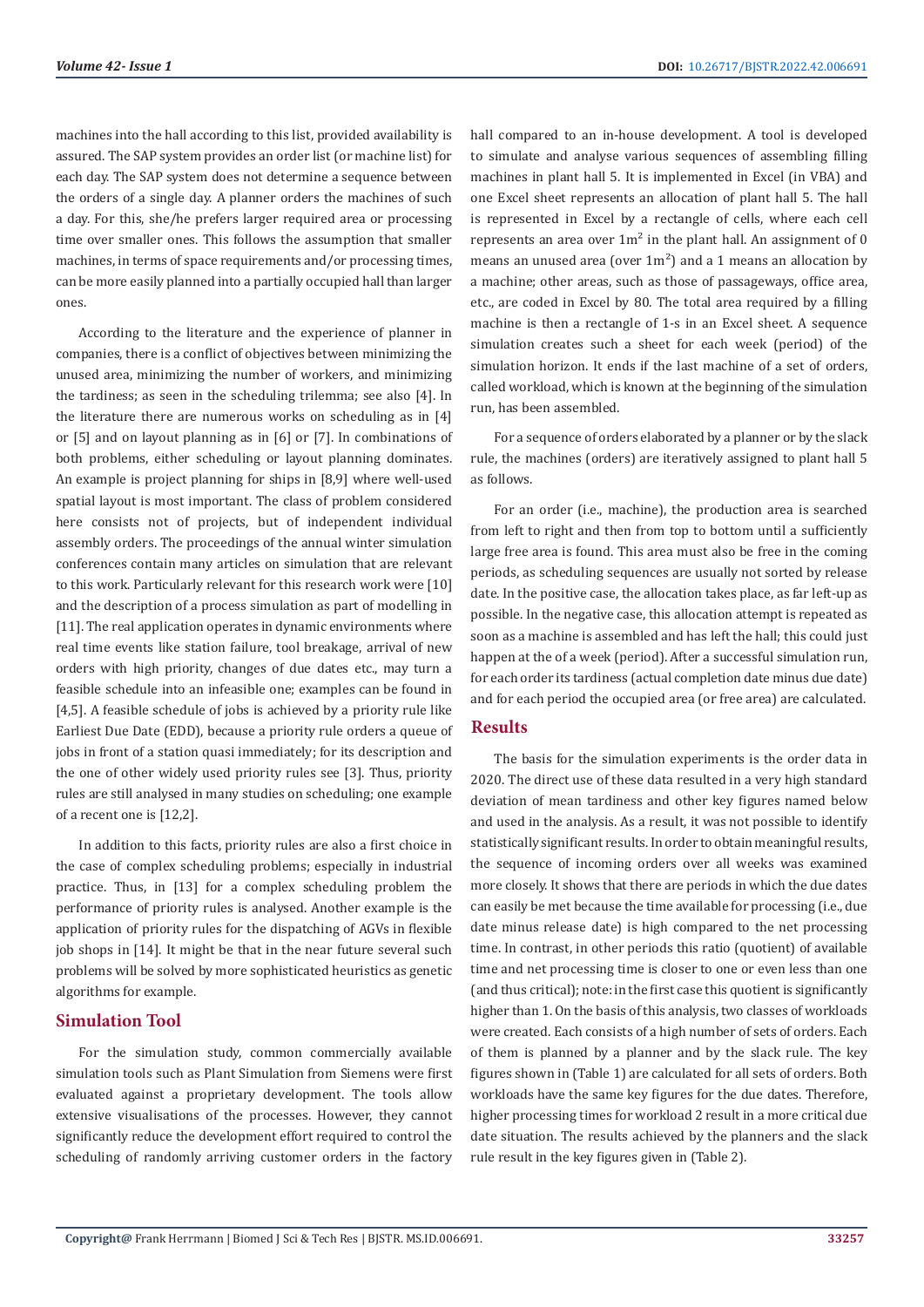| Workload                                              | W <sub>L</sub> 1 | WL2        |
|-------------------------------------------------------|------------------|------------|
| Number of orders                                      | 50               | 50         |
| Processing time: minimum /<br>maximum [weeks]         | 6/17             | 8/19       |
| Processing time: mean /<br>standard deviation [weeks] | 9.1 / 2.0        | 11.4 / 2.5 |
| Product width: minimum /<br>maximum [meter]           | 3/15             | 3/18       |
| Product width: mean /<br>standard deviation [meter]   | 7.2 / 2.7        | 8.5 / 2.9  |
| Product length: minimum /<br>maximum [meter]          | 3/12             | 3/12       |
| Product length: mean /<br>standard deviation [meter]  | 8.9 / 2.1        | 10.2 / 2   |
| Due date: minimum /maximum [weeks]                    | 11/23            | 11/23      |
| Due date: mean /<br>standard deviation [weeks]        | 14.3 / 2.8       | 14.3 / 2.8 |

**Table 1:** Key Figures for the Two Classes of Workloads.

**Table 2:** Key Figures for the Simulation Runs for Workload WL 1.

|                                          | <b>Planner</b> | slack   |  |
|------------------------------------------|----------------|---------|--|
| <b>Cumulative tardiness</b>              |                |         |  |
| minimum [weeks]                          | 71             | 76      |  |
| mean value [weeks]                       | 74.3           | 77.6    |  |
| maximum [weeks]                          | 78             | 75      |  |
| standard deviation [weeks]               | 2.37           | 2.76    |  |
| <b>Cumulative free area</b>              |                |         |  |
| minimum $[meter2]$                       | 18920          | 21128   |  |
| mean value [meter <sup>2</sup> ]         | 20392          | 24808   |  |
| maximum $[meter2]$                       | 21128          | 27752   |  |
| standard deviation [meter <sup>2</sup> ] | 1040.86        | 2753.86 |  |
| Makespan                                 |                |         |  |
| minimum [weeks]                          | 23             | 24      |  |
| mean value [weeks]                       | 23.6           | 25.6    |  |
| maximum [weeks]                          | 24             | 27      |  |
| standard deviation [weeks]               | 0.47           | 1.25    |  |
| Mean free area per week                  |                |         |  |
| minimum $[meter2]$                       | 822.61         | 880.33  |  |
| mean value $[meter2]$                    | 861.09         | 963.55  |  |
| maximum [meter <sup>2</sup> ]            | 880.33         | 1027.85 |  |
| standard deviation [meter <sup>2</sup> ] | 27.21          | 61.69   |  |

As said earlier, a planner prefers larger required area or processing time over smaller ones. Meeting due dates is thus only implicitly relevant in the best case. A detailed analysis of the individual plans shows: Responsible for the differences is that a planner prefers area requirements over tardiness avoidance (Table 3). This is more likely to be the case with sets of orders causing high time pressure. Conversely, there are situations in which the planner

achieves better results because she/he achieves faster processing of orders through better utilisation of plant hall 5. Note: the figures for the mean free area are based on makespan (Figure 3).

**Table 3:** Key Figures for the Simulation Runs for Workload WL 2.

|                                          | <b>Planner</b> | <b>Slack</b> |
|------------------------------------------|----------------|--------------|
| Cumulative tardiness                     |                |              |
| minimum [weeks]                          | 287            | 266          |
| mean value [weeks]                       | 290.5          | 270          |
| maximum [weeks]                          | 294            | 304          |
| standard deviation [weeks]               | 3.50           | 2.70         |
| Cumulative free area                     |                |              |
| $minimum$ [meter <sup>2</sup> ]          | 26989          | 24781        |
| mean value [meter <sup>2</sup> ]         | 29197          | 25885        |
| maximum [meter <sup>2</sup> ]            | 31405          | 26989        |
| standard deviation [meter <sup>2</sup> ] | 2208           | 1104         |
| Makespan                                 |                |              |
| minimum [weeks]                          | 35             | 34           |
| mean value [weeks]                       | 36             | 34.5         |
| maximum [weeks]                          | 37             | 35           |
| standard deviation [weeks]               | 1.00           | 0.50         |
| Mean free area per week                  |                |              |
| minimum [meter <sup>2</sup> ]            | 771.11         | 728.85       |
| mean value [meter <sup>2</sup> ]         | 809.95         | 749.98       |
| maximum [meter <sup>2</sup> ]            | 848.78         | 771.11       |
| standard deviation [meter <sup>2</sup> ] | 38.83          | 21.13        |



# **Conclusion**

Scheduling in the literature mainly considers a bottleneck, such as the limited capacity of the machines. Requirements for the use of limited area for the assembly of machines is dealt with in other publications. Responsible for this are different approaches to these two problem classes. For the final assembly at Krones AG, both planning problems have to be considered simultaneously. Two experienced planners are used for this purpose. A simulation tool was developed to analyse the possibilities for improvements. The simulation experiments so far show that planners often find a good balance between using the limited area and avoiding tardiness. In situations with high time pressure, a preference for meeting due dates will already provide better results through the slack rule. The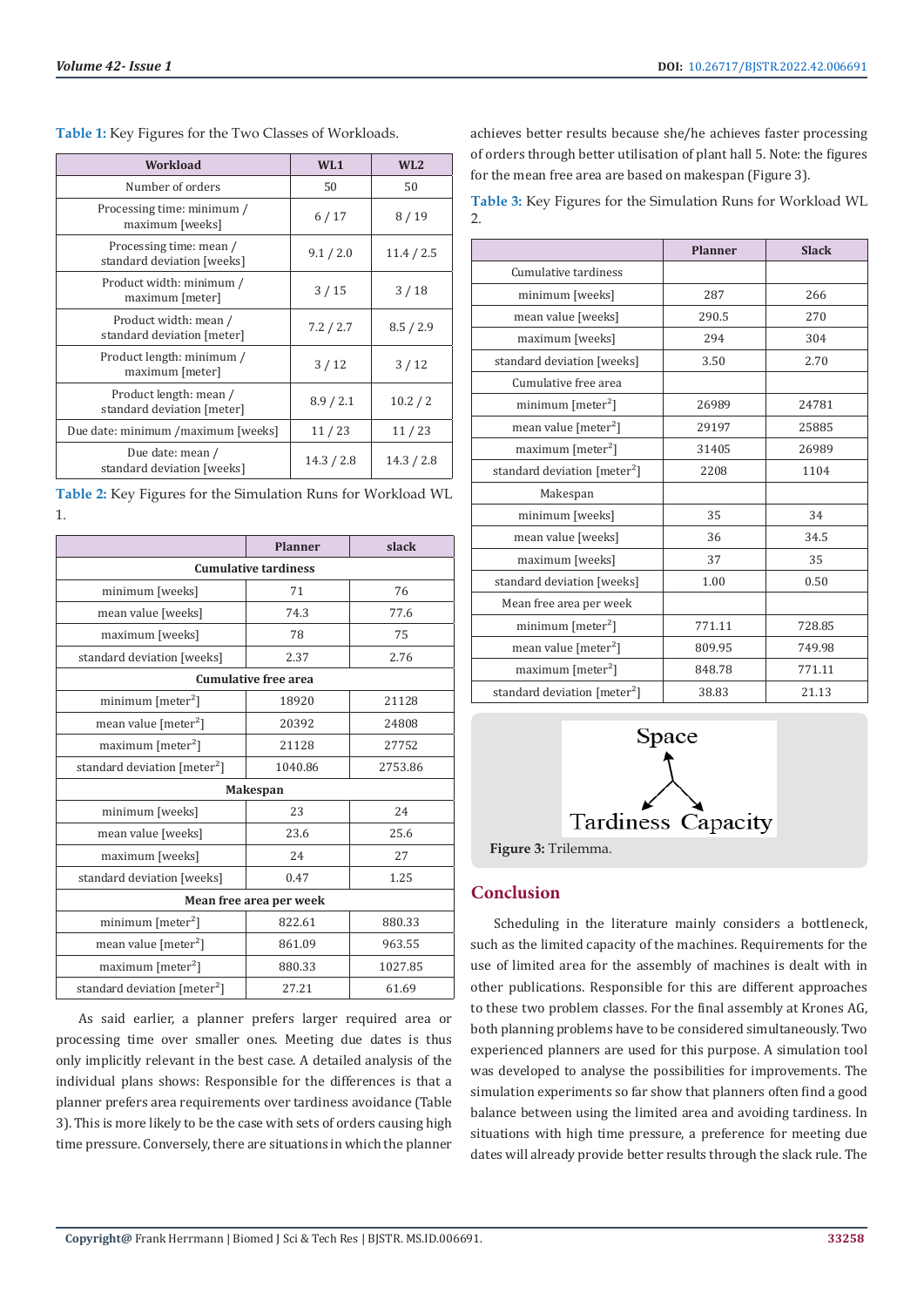two planners are therefore encouraged to consider an allocation decision through slack. The two planners are therefore encouraged to consider an allocation decision through slack. The results so far show a significant difference in the use of free areas. Therefore, combinations of priority rules to meet due dates with rules to avoid unused areas are to be designed and simulatively investigated.

#### **References**

- 1. F R Jacobs, W Berry, D Whybark, T Vollmann (2010) "Manufacturing Planning and Control for Supply Chain Management" (6<sup>th</sup> Edn.)., in McGraw-Hill/Irwin (New York).
- 2. [A El-Bouri \(2012\) "A cooperative dispatching approach for minimizing](https://dl.acm.org/doi/abs/10.1016/j.cor.2011.07.004)  [mean tardiness in a dynamic flowshop". in Computers & Operations](https://dl.acm.org/doi/abs/10.1016/j.cor.2011.07.004)  [Research 3\(7\): 1305-1314.](https://dl.acm.org/doi/abs/10.1016/j.cor.2011.07.004)
- 3. S Engell, F Herrmann, M Moser (1994) "Priority rules and predictive control algorithms for on-line scheduling of FMS". in Computer Control of Flexible Manufacturing Systems In: S.B. Joshi and J.S. Smith (Eds.)., Chapman & Hall, London, pp. 75-107.
- 4. F Herrmann (2011) "Operative Planung in IT-Systemen für die Produktionsplanung und -steuerung. Vieweg+Teubner.
- 5. M Pinedo (2016) "Scheduling: Theory, Algorithms and Systems" (5th Edn.)., New York, USA: Springer Science+Business Media.
- 6. [A Drira, H Pierreval, S Hajri-Gabouj \(2007\) "Facility layout problems: A](https://www.sciencedirect.com/science/article/abs/pii/S1367578807000417)  [survey". in Annual Reviews in Control 31\(2\): 255-267.](https://www.sciencedirect.com/science/article/abs/pii/S1367578807000417)
- 7. [C Garcia, G Rabadi \(2016\) "Approximation Algorithms for Spatial](https://www.researchgate.net/publication/303722834_Approximation_Algorithms_for_Spatial_Scheduling) [Scheduling". in International Series in Operations Research and](https://www.researchgate.net/publication/303722834_Approximation_Algorithms_for_Spatial_Scheduling) [Management Science 236: 1-16.](https://www.researchgate.net/publication/303722834_Approximation_Algorithms_for_Spatial_Scheduling)
- 8. [Y Ge, A Wang \(2020\) "Spatial scheduling for irregularly shaped blocks in](https://www.sciencedirect.com/science/article/abs/pii/S0360835220306550) [shipbuilding". in Computers & Industrial Engineering 152: 1-14.](https://www.sciencedirect.com/science/article/abs/pii/S0360835220306550)
- 9. Y Ge, A Wang (2018) "Spatial scheduling strategy for irregular curved blocks based on the modified genetic ant colony algorithm (MGACA) in shipbuilding". in International Journal of Production Research 56(9): 3099-3115.
- 10. T Sobottka, F Kamhuber, J Henjes, W Sihn (2017) "A case study for simulation and optimization based planning of production and logistics systems". in Proceedings of the 2017 Winter Simulation Conference In: W K V Chan, A D Ambrogio, G Zacharewicz, N Mustafee, G Wainer (Eds.)., pp. 3495-3506.
- 11. [C Pruncu, J Jiang \(2021\) "Modeling and Optimization in Manufacturing](https://www.wiley.com/en-au/Modeling+and+Optimization+in+Manufacturing%3A+Toward+Greener+Production+by+Integrating+Computer+Simulation-p-9783527825240) [– Toward Greener Production by Integrating Computer Simulation".](https://www.wiley.com/en-au/Modeling+and+Optimization+in+Manufacturing%3A+Toward+Greener+Production+by+Integrating+Computer+Simulation-p-9783527825240) [Wiley-VCH, Weinheim, Germany.](https://www.wiley.com/en-au/Modeling+and+Optimization+in+Manufacturing%3A+Toward+Greener+Production+by+Integrating+Computer+Simulation-p-9783527825240)
- 12. [C Koulamas, S S Panwalkarb \(2018\) "New index priority rules for no](https://www.sciencedirect.com/science/article/abs/pii/S0360835217305818?via%3Dihub)[wait flow shops". in Computers & Operations Research 115: 647-652.](https://www.sciencedirect.com/science/article/abs/pii/S0360835217305818?via%3Dihub)
- 13. [K D Sweeney, D C Sweeney, J F Campbell \(2019\) "The performance of](https://www.sciencedirect.com/science/article/abs/pii/S0925527319301471) [priority dispatching rules in a complex job shop: A study on the Upper](https://www.sciencedirect.com/science/article/abs/pii/S0925527319301471) [Mississippi River". in International Journal of Production Economics](https://www.sciencedirect.com/science/article/abs/pii/S0925527319301471) [216: 154-172.](https://www.sciencedirect.com/science/article/abs/pii/S0925527319301471)
- 14. J Heger, T Voß [\(2019\) "Dynamic priority based dispatching of AGVs in](https://www.sciencedirect.com/science/article/pii/S2212827119302367) [flexible job shops". in Procedia CIRP 79: 445-449.](https://www.sciencedirect.com/science/article/pii/S2212827119302367)



# **Author Biography**

**Frank Herrmann**

Frank Herrmann was born in Münster, Germany and went to the RWTH Aachen, where he studied computer science and obtained his degree in 1989. During his time with the Fraunhofer Institute IITB in Karlsruhe he obtained his PhD in 1996 about scheduling problems. From 1996 until 2003 he worked for SAP AG on various jobs, at the last as director. In 2003 he became Professor for Production Logistics at the Ostbayerische Technische Hochschule Regensburg . His research topics are planning algorithms and simulation for operative production planning and control. He is the head of the Innovation and Competence Centre for Production Logistics and Factory Planning (IPF). In recent years, he has published about 15 articles and books per year. His e-mail address is Frank.Herrmann@OTH-Regensburg.de and his Web-page can be found at [http://www.hs-regensburg.de/frank.herrmann.](http://www.hs-regensburg.de/frank.herrmann)